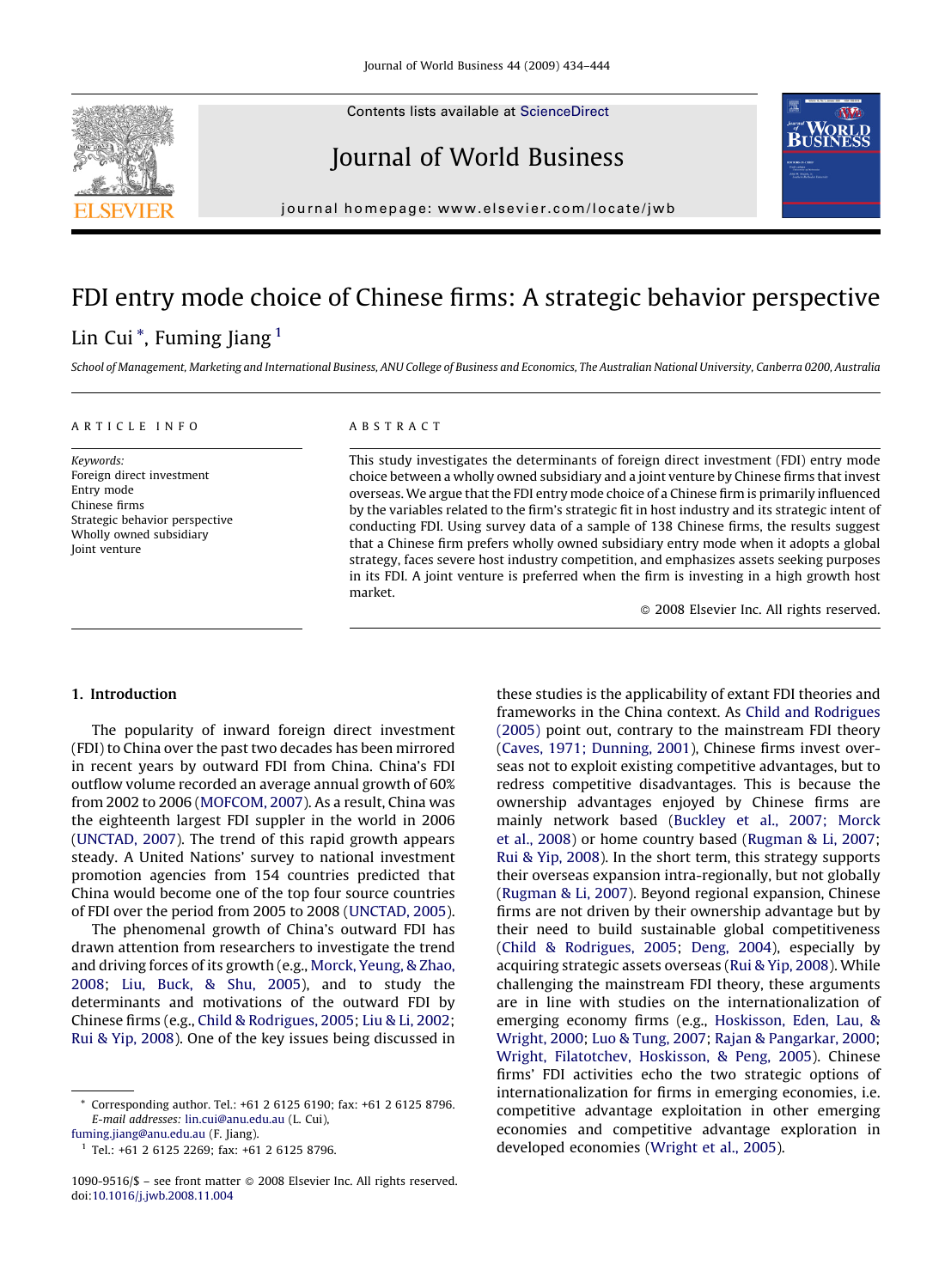While much attention has been devoted to the motivation and determinants of Chinese firms' FDI, little is known about how these firms choose their FDI entry mode, especially the strategic choice between joint venture (JV) and wholly owned subsidiary (WOS). The FDI entry mode choice between WOS and JV is one of the most important and challenging decisions for any firm seeking to enter foreign markets [\(Gomes-Casseres, 1989;](#page--1-0) [Madhok, 1998; Root, 1994\)](#page--1-0). To address this issue, we investigated Chinese firms' FDI entry mode choice from a strategic behavior perspective by introducing a framework that incorporates both the strategic fit and strategic intent aspects of the FDI by Chinese firms. This framework escapes from the asset tacitness and partner opportunism premises of the transaction cost framework in prior FDI entry mode studies (e.g., [Gatignon & Andersen, 1988](#page--1-0); [Gomes-Casseres, 1989](#page--1-0)). These studies are of little relevance in the China context, as Chinese firms are mostly knowledge seekers, rather than knowledge takers, when they go abroad ([Rugman & Li, 2007](#page--1-0)). Our empirical test results support the strategic behavior framework and reveal the similarities and differences between the decisions of Chinese firms and developed country firms in their choice of FDI entry mode.

#### 2. Strategic behavior approach

A strategic behavior approach posits that a firm's FDI entry mode choice serves its strategic behaviors. These include either to maximize profitability ([Kogut, 1988\)](#page--1-0), to retain flexibility ([Harrigan, 1988](#page--1-0)), to achieve a superior market position [\(Aulakh & Kotabe, 1997\)](#page--1-0), or to pursue global synergy effects and other global strategic motivations (GSM) ([Kim & Hwang, 1992](#page--1-0)). This approach is of particular relevance to firms in an emerging economy like China, as these firms go abroad in pursuit of various strategic purposes ([Luo & Tung, 2007;](#page--1-0) [Rui & Yip, 2008\)](#page--1-0) that cannot be adequately explained by transaction cost economics. Studies on the strategies of emerging economy firms have revealed two broad strategic options related to their international expansion. Firms can exploit their competitive advantage in other emerging economies as one option, or they can enter developed economies to explore competitive advantages.

The first option is viable because firms from emerging economies have developed competitive advantages in lowcost production. They can use this core competency to successfully compete against foreign firms [\(Wright et al.,](#page--1-0) [2005](#page--1-0)). The use of these advantages can extend beyond national borders. As [Hoskisson et al. \(2000\)](#page--1-0) point out, for emerging economy firms, competing in a global market may be possible in a commodity area where natural resources or labor provide a low-cost advantage. With a good understanding of the relationship between a firm's assets and the characteristics of the industrial environment, a firm can become an aggressive contender globally by using its resources as a source of competitive advantage. Accordingly, the critical issue in this type of FDI is how to align firm resources with the environment ([Zajac, Kraatz, &](#page--1-0) [Bresser, 2000](#page--1-0)). An appropriate FDI entry mode can help a foreign investing firm to achieve strategic fit in a host industry environment. This is because the FDI entry mode choice (between WOS and JV) is essentially a selection of foreign venture ownership structure. It is evident from the literature on organization theory that particular structures are more appropriate for a given environment [\(Anand &](#page--1-0) [Daft, 2007\)](#page--1-0). For example, when the host industry has the feature of high level of competition intensity, a WOS entry mode is more appropriate for the investing firm to concentrate on its specific advantage and to strengthen its competitive position in the harsh environment ([Bell,](#page--1-0) [1996](#page--1-0)). A JV entry mode is more appropriate when the host industry faces a favorable demand condition with great growth potential. This mode is more time-efficient for the investing firm to seize the growth opportunity prior to competitors [\(Kogut & Singh, 1988](#page--1-0)). These two host industry factors (namely competition intensity and demand condition) represent both threats and opportunities, which are the two critical aspects of the concept of environment-strategy co-alignment ([Tan & Tan, 2005](#page--1-0); [Zajac et al., 2000\)](#page--1-0). Therefore, for a foreign investing firm to achieve strategic fit in a host industry environment, it needs to choose a FDI entry mode in accordance with the host industry competition (HIC) intensity level and demand condition.

While the first option concentrates on the strategic fit between the firm's competitive advantage and host country industry factors, the second option emphasizes the strategic intent of emerging economy firms which drives them to explore the competitive advantages that they currently do not possess ([Wright et al., 2005\)](#page--1-0). The outward FDI from emerging economy firms is motivated by their intent to seek strategic assets. International expansion may serve as a 'springboard' for acquiring these desired assets [\(Luo & Tung, 2007](#page--1-0)). Furthermore, emerging economy firms that have a global strategic ambition intend to pursue their internationalization with a global, rather than a multidomestic strategic orientation ([Rajan &](#page--1-0) [Pangarkar, 2000\)](#page--1-0). Both the asset seeking and the global strategic intent are evident in Chinese firms' FDI. Chinese firms expand overseas to redress competitive disadvantages by acquiring foreign assets and capabilities [\(Rui &](#page--1-0) [Yip, 2008\)](#page--1-0). They also pursue specific strategic motivations with a global orientation, such as preparing for further global expansion ([Morck et al., 2008\)](#page--1-0) and improving global competitive position of existing transnational businesses [\(Rui & Yip, 2008](#page--1-0)). Strategic intent can have an impact on the decisions firms make on the choice of a FDI entry mode between WOS and JV. Both WOS and JV modes can be adopted by a firm in order to acquire desired strategic assets overseas [\(Deng, 2007](#page--1-0)). However, the more aggressive mode (i.e. WOS) is practically preferred by emerging economy firms ([Luo & Tung, 2007](#page--1-0)) and JV operation is considered less effective as an entry mode for the purpose of acquiring strategic assets [\(Rui & Yip, 2008\)](#page--1-0). Furthermore, a WOS entry mode is also superior to the JV entry mode when the investing firm pursues global strategic motivations in its FDI, as a high level of control is generally required to ensure a high level of coordination between headquarters and foreign subsidiaries, or among the entire global business network of the firm [\(Kim & Hwang, 1992](#page--1-0)). Therefore, from a strategic intent perspective, a firm's